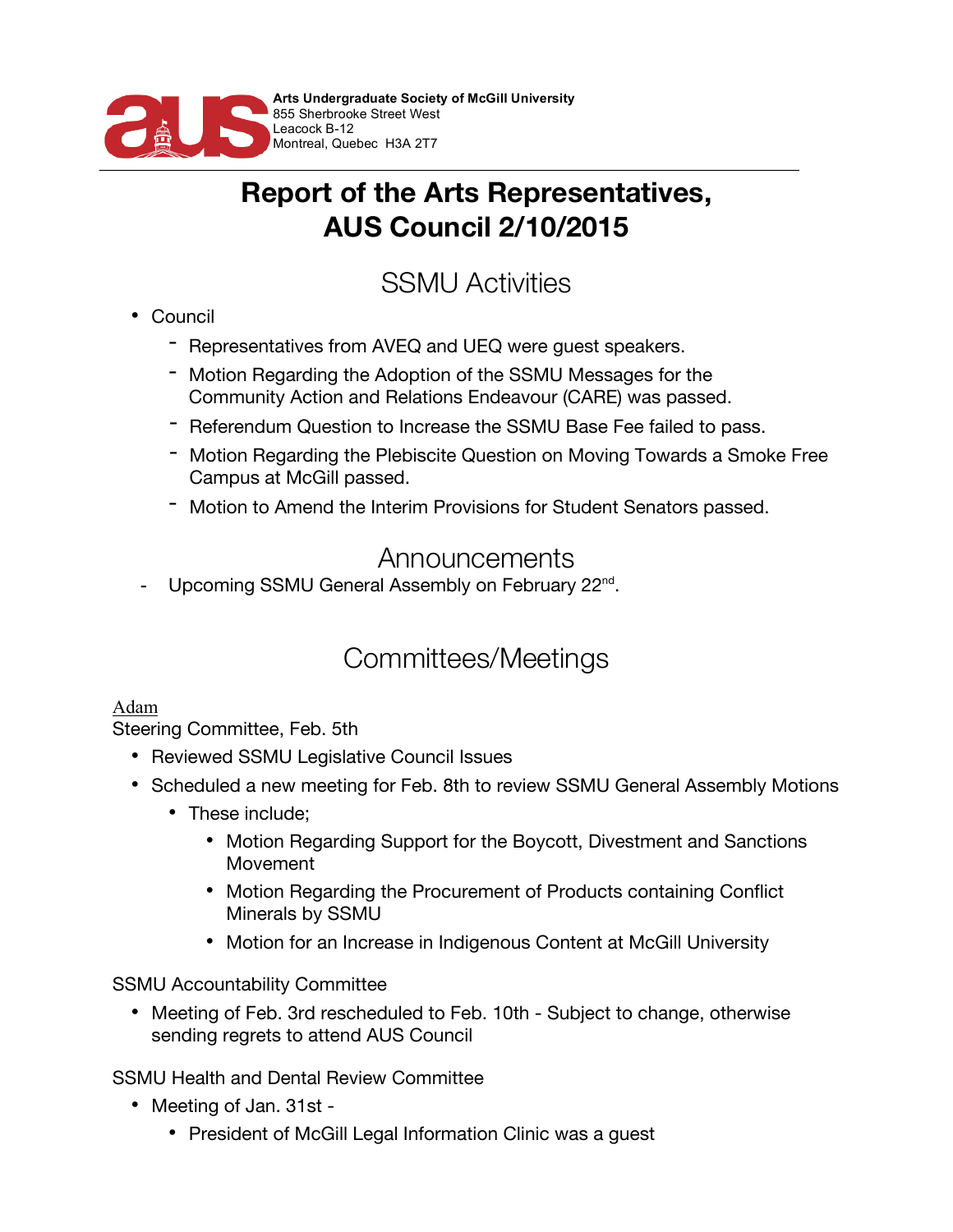- ASEQ representatives were guests
- Presented on the current status of the SSMU Health and Dental Plan
- Received preliminary figures on Mental Health coverage options and Legal coverage
- Meeting Feb. 7th

SSMU Electoral Reform Committee

- Meeting of Jan. 31st
	- Attempting to contact Elections CEO to work with the
- Meeting Feb. 7th

MAASH - McGill Allied Against Sexual Harassment

- Held first meeting with members at large on Feb. 5th
- Divided workload and set goals for next week
- Decided to expand our aim to awareness raising in March as well and through tabling in the Leacock Lobby
- Next meeting scheduled for Feb. 12th
- Event date plan finalized
	- BDA Showcasing on Feb. 18th
	- Documentary screening Feb. 19th
	- Wine and Cheese Feb. 19th

Multi-Faith Dialogue Initiative

- Meeting with President Ibrahim for further planning on Feb. 11th
- Have two plan options
- In contact with faith-based Student Clubs

#### Lexi

AUS Accountability Committee

- Met on February  $4<sup>th</sup>$
- Looked over executive time sheets and approved them

SSMU Equity Committee

- Met on February 3rd
- Discussed plans for the semester including and accessibility policy, a possible speaker series
- I am spearheading the TVM project and am now in contact with them

Electoral Reform Committee

- Met on January  $31<sup>st</sup>$
- I was unfortunately unable to attend